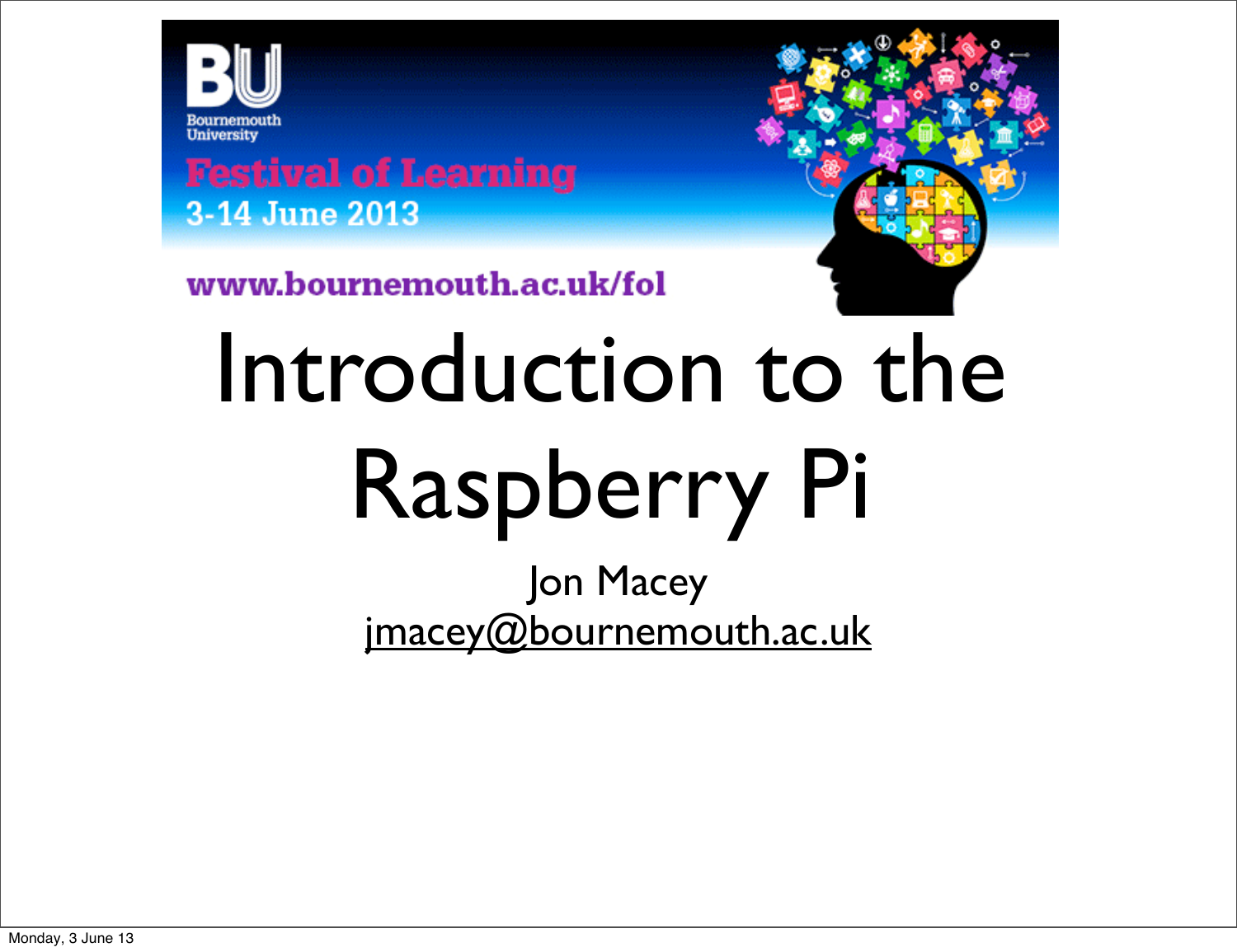#### Course Outline

- Connecting the pi
- Introduction to Linux
- Updating an upgrading
- Different Operating systems
- Introduction to programming
- Project ideas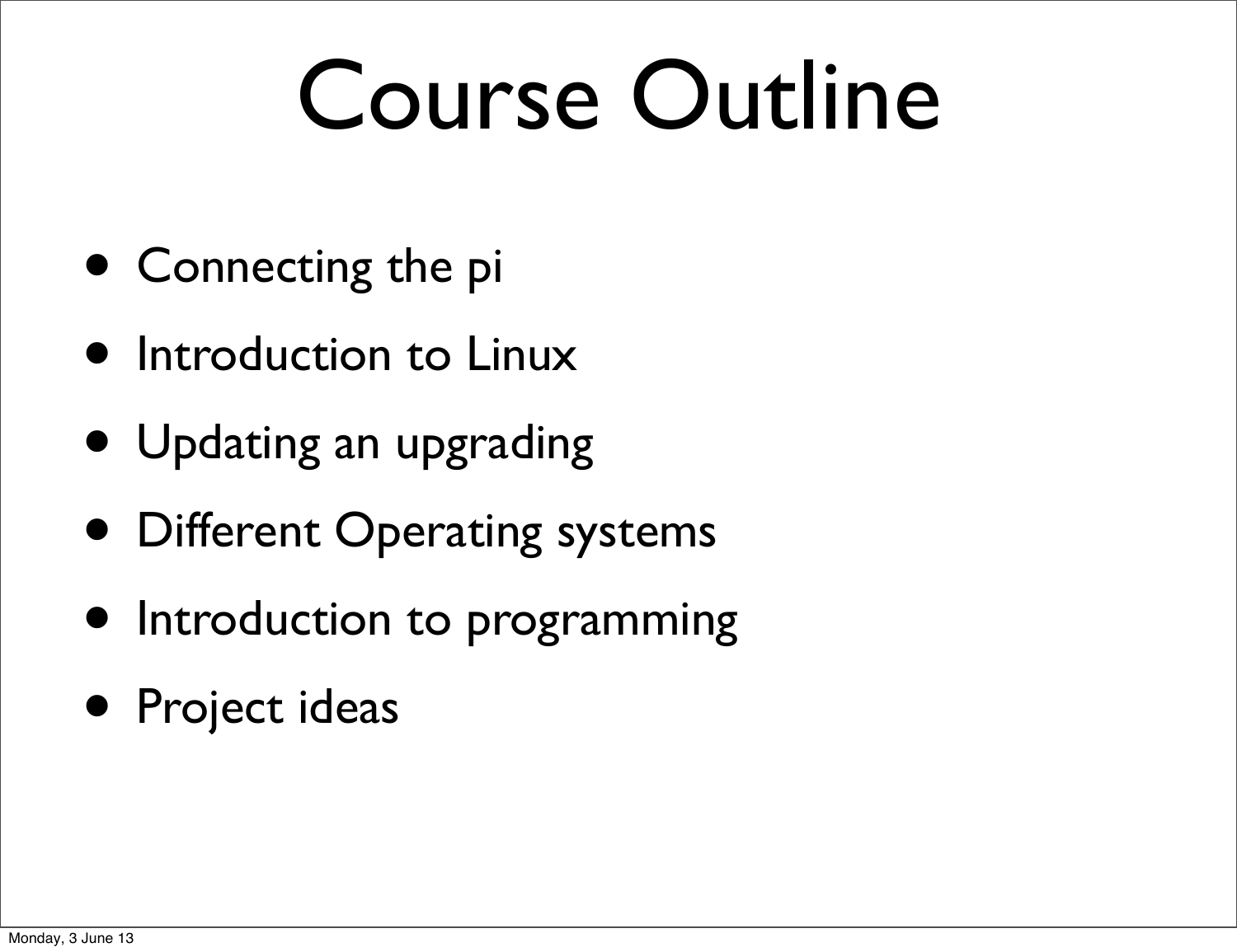### Connecting things

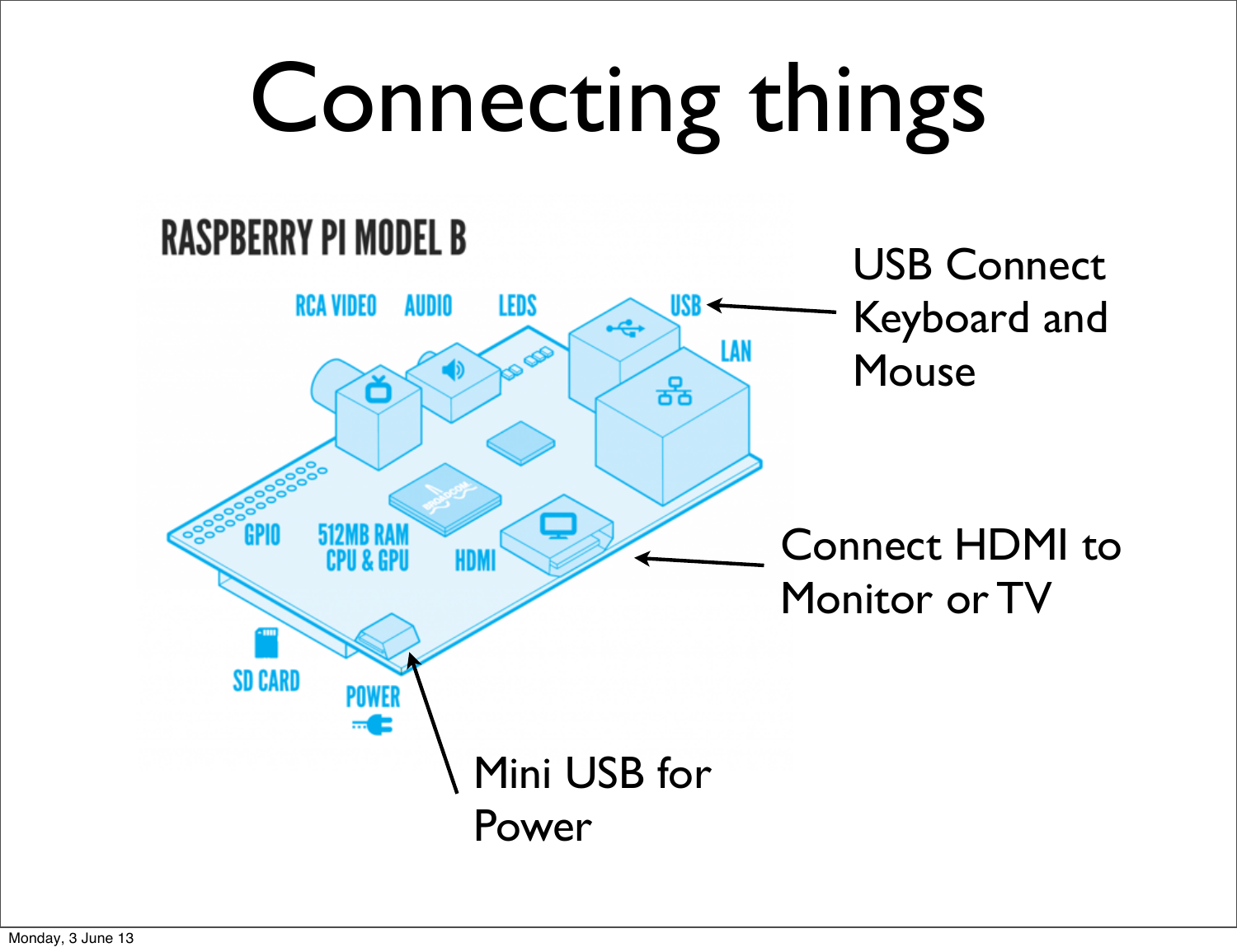#### Connection Order

- Ensure that all things are connected before powering up
- Sometimes if HDMI or Keyboard and mouse inserted afterwards they don't get recognized
- If in doubt pull the power and re-start, you are unlikely to break anything!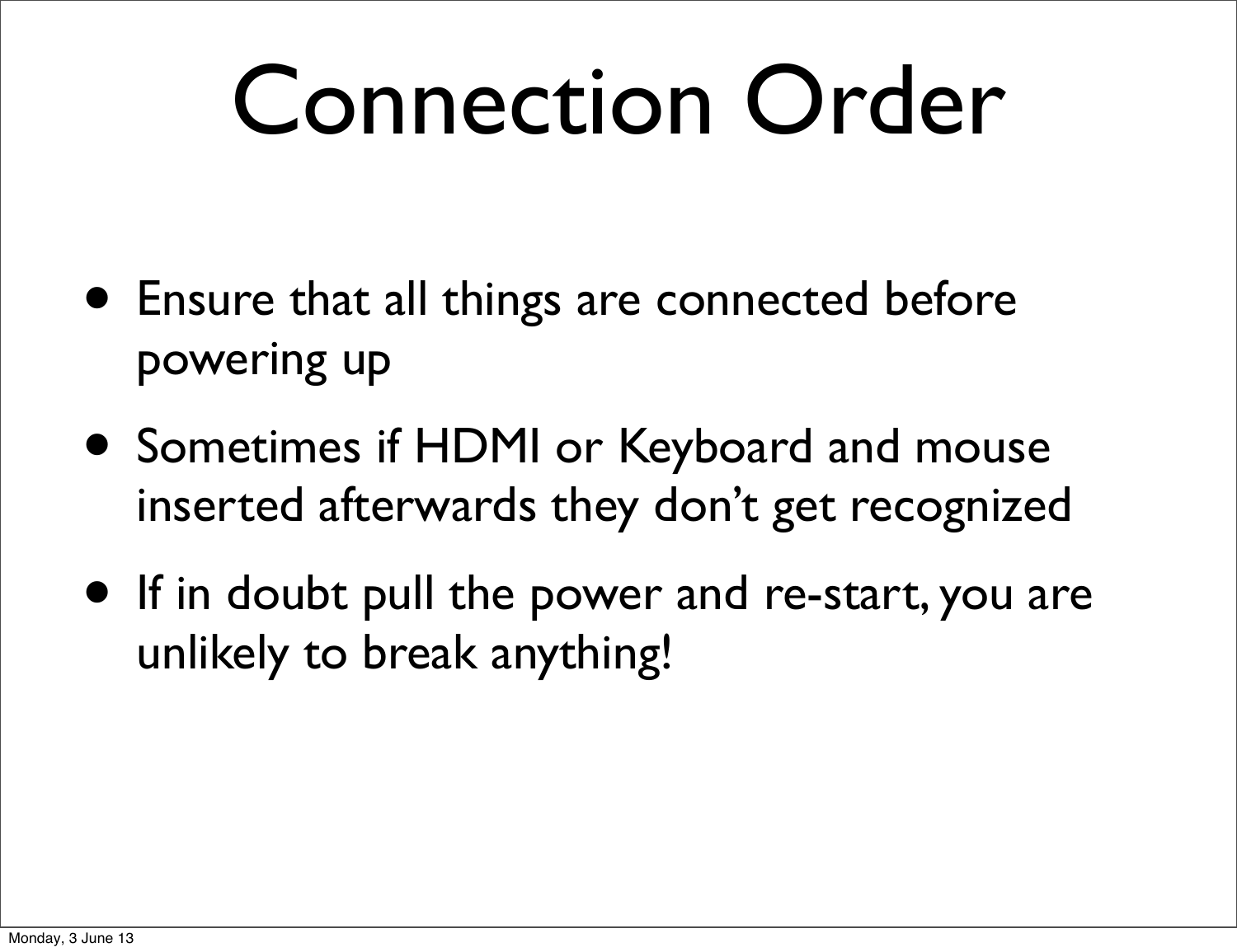## Raspbian "wheezy"

- This is the default operating system installed on the supplied SD cards
- It is perhaps the easiest and most well supported
- There are other different operating systems each have their own advantages
- There are also dedicated images for things like media players (raspbmc)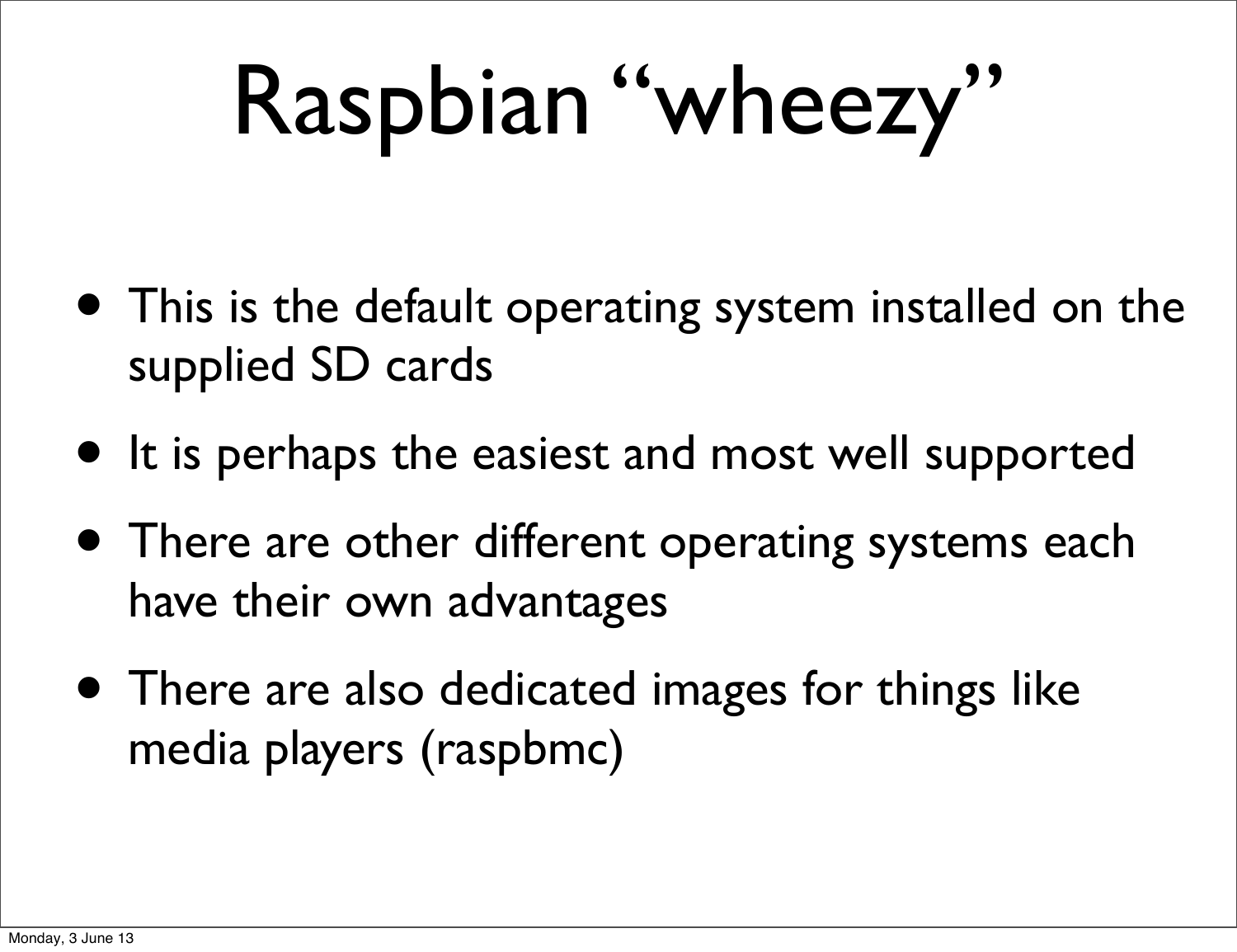## raspi-config

- A program that allows us to "tune" the pi
- can set memory split / overclock
- enable / disable features
- update / upgrade the OS
- must be run as the "root" user as modifies the operating system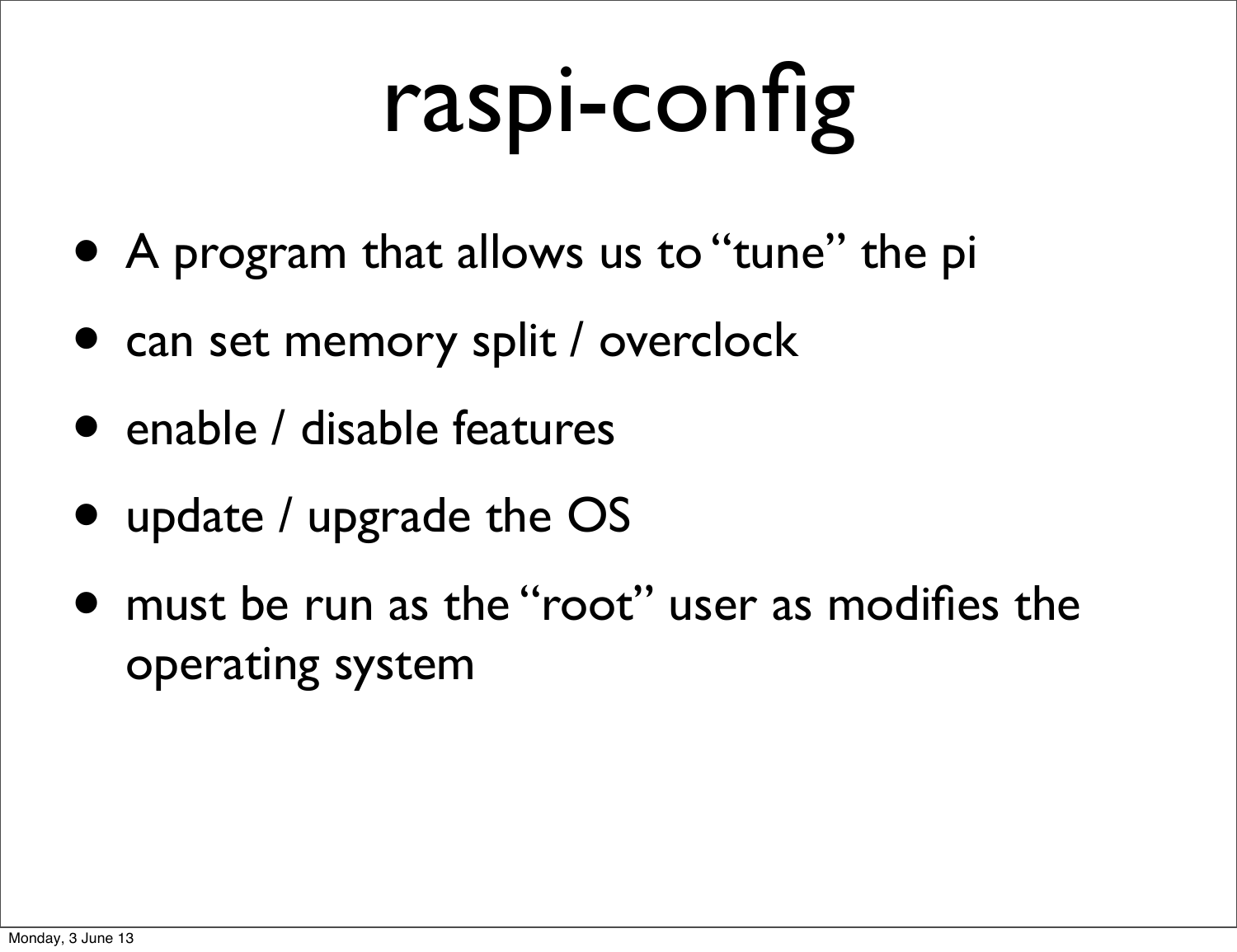#### Introduction to Linux

- Linux is an operating system (like windows or Mac OSX) and based on Unix
- Whilst you may not think you have used it, you will be surprised where is turns up
	- Most web servers run unix (approx 60%)
	- Many embedded devices ( DVR, Entertainment systems, mobile devices)
	- Mac OSX is a type of Unix (called BSD)
- And of course the raspberry pi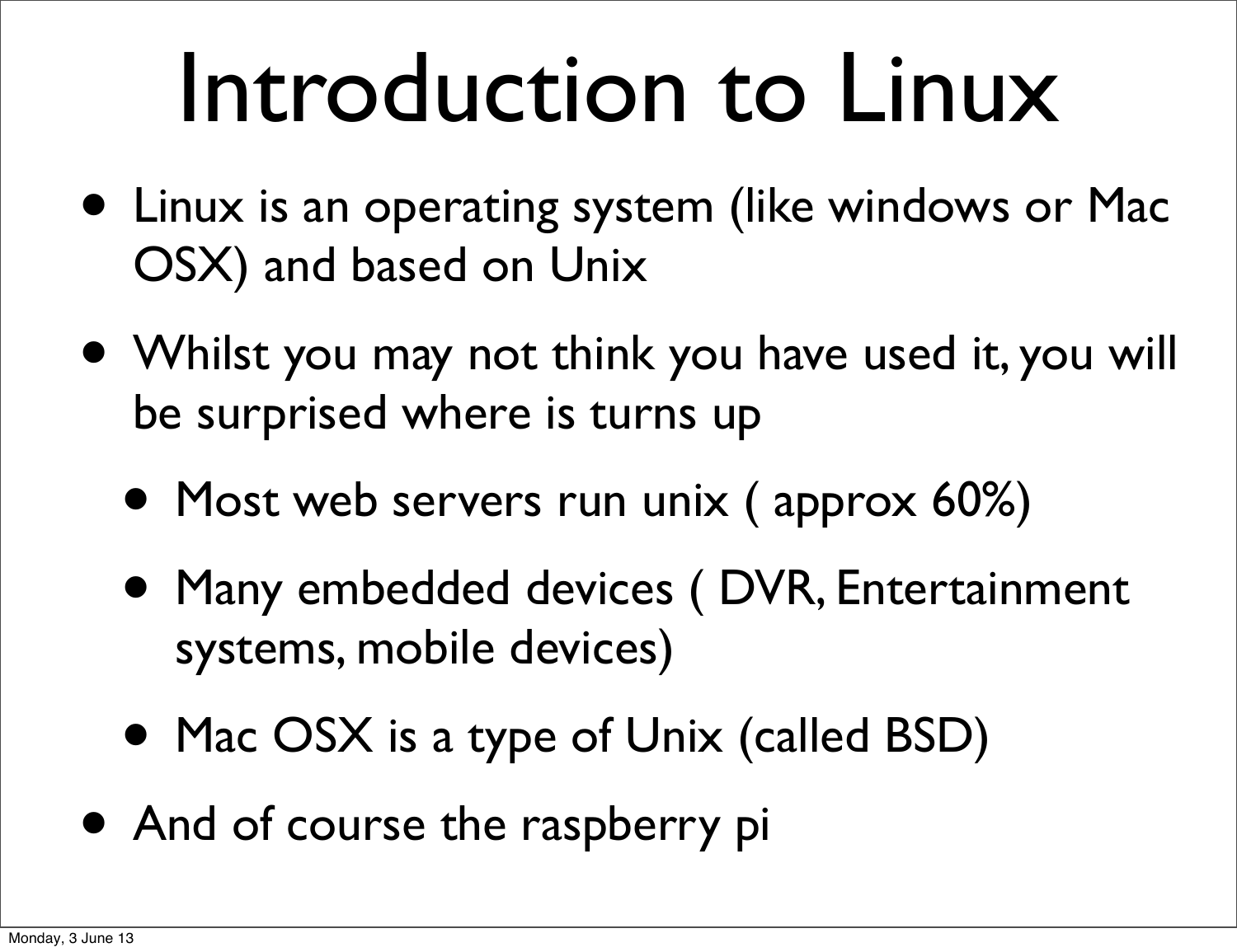- Written in C the system is portable, modifiable and relatively easy to understand.
- Systems shell provides a simple and effective user interface.
- Hierarchical file structure consistent, efficient and easily maintained.
- Multi-user, multi-tasking many users and many processes per user and per machine.
- Machine architecture hidden allowing for portability of programs between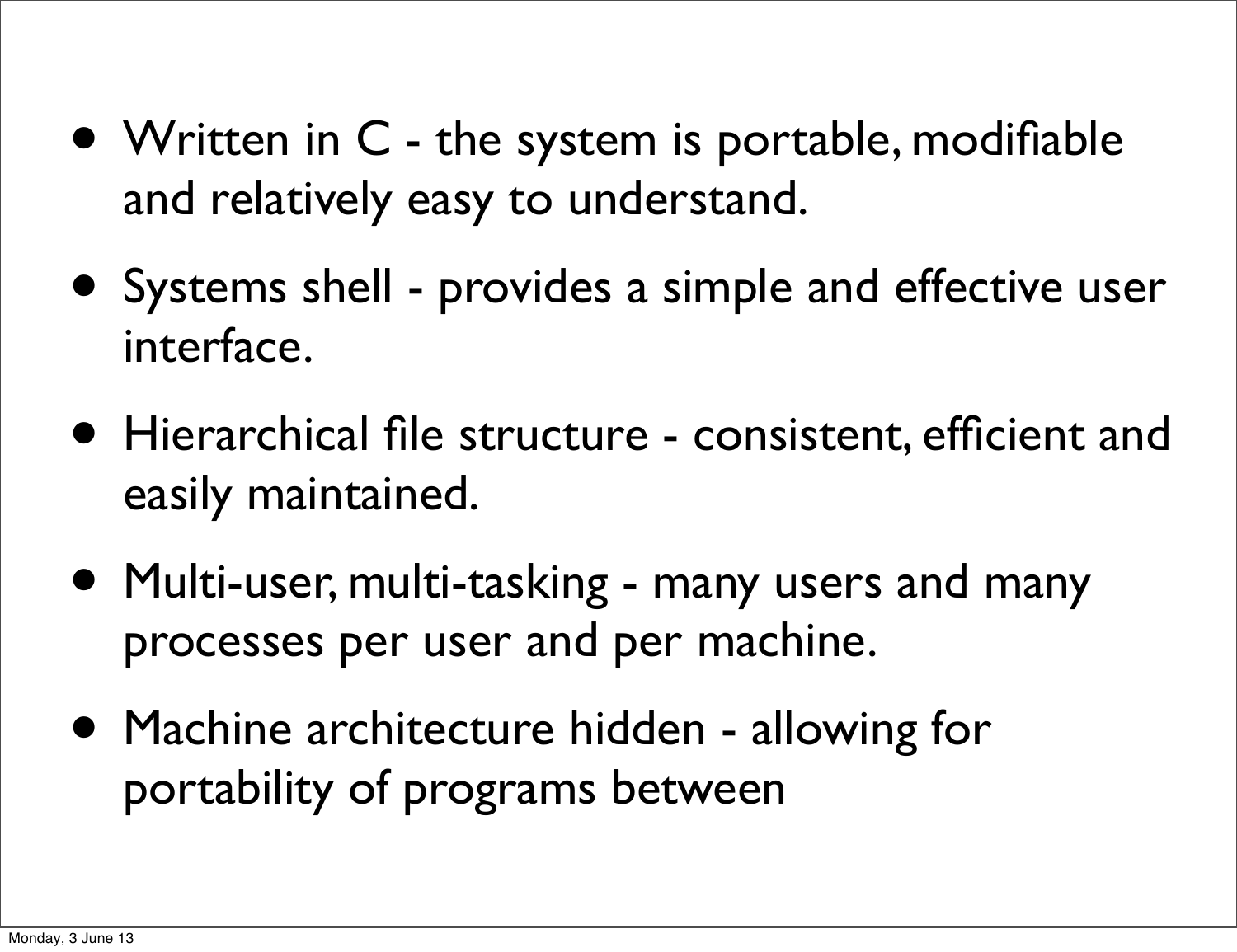#### Users

- Linux systems have many different users
- Each user has a home directory
- There are many special users pre-configured on the pi
	- user pi (password raspberry) is the default user on the wheezy installation
	- root the administrator / super user account
- We can add as many users as we like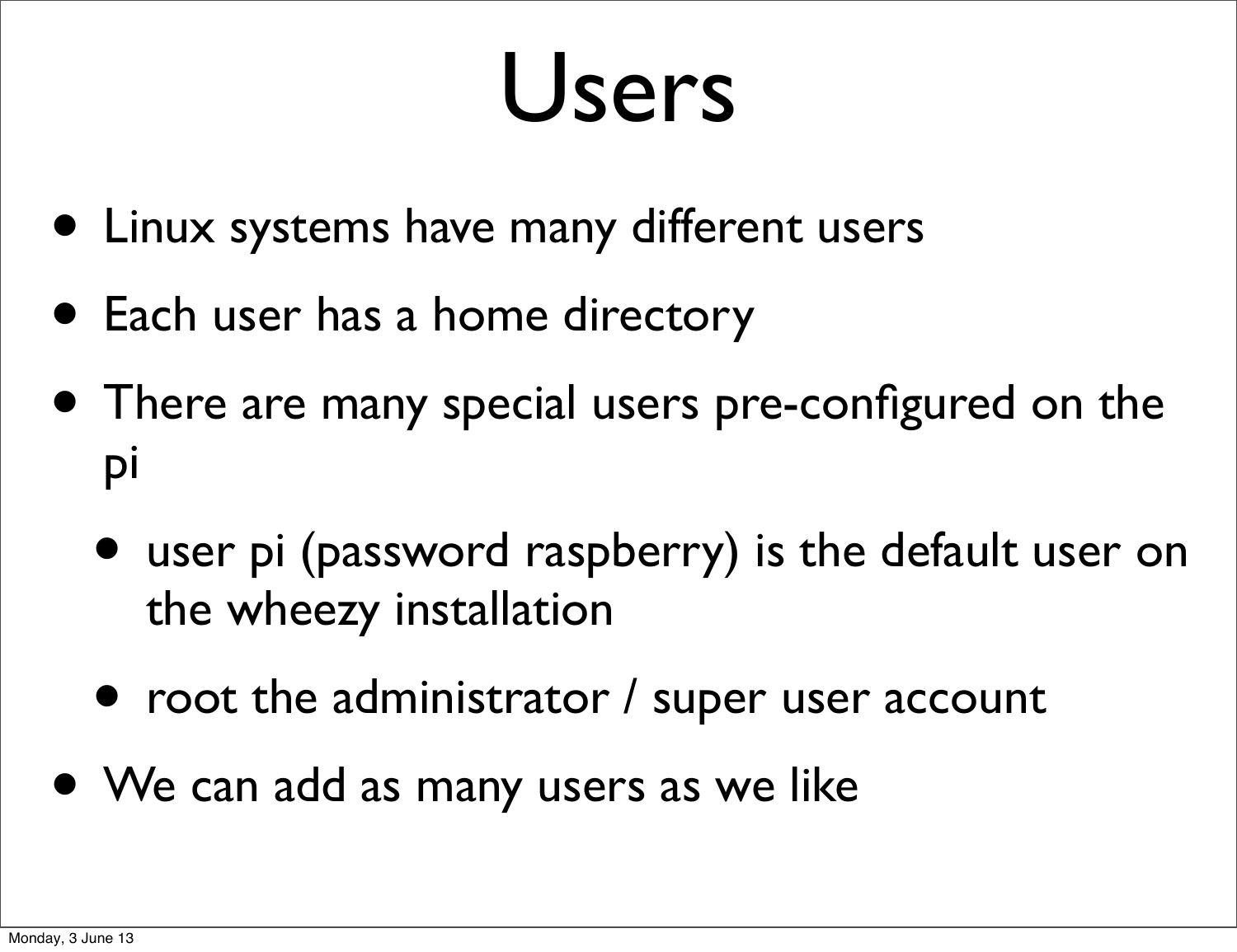#### root

- The root user is the owner of the system, root can
	- **P** create new users
	- install / remove software
	- access all file systems
	- destroy the system very easily!!
- root is accessed via the pi user using the command sudo (super user do)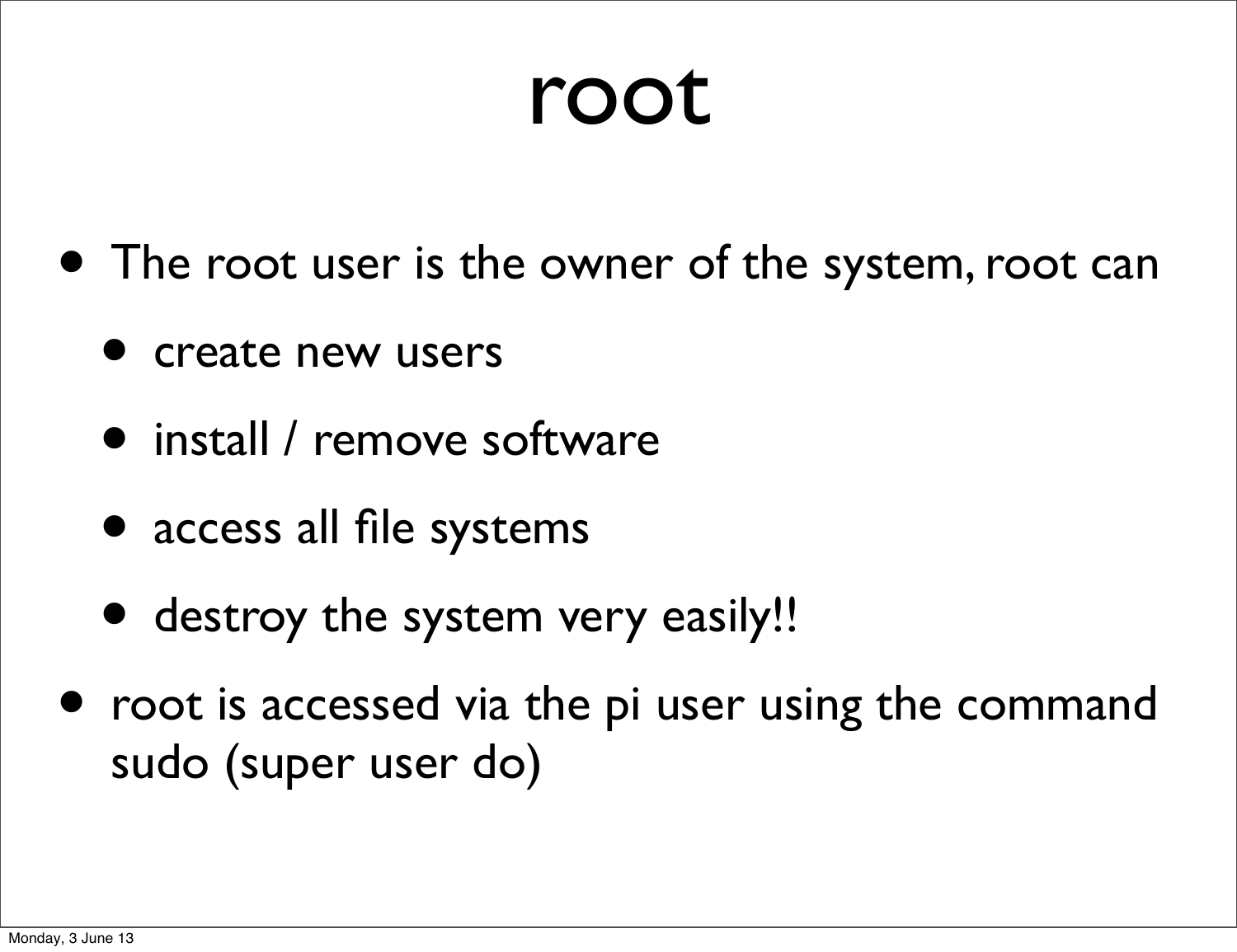

- Everything is a file, no drive letters  $(C:\)$  just mount points
- Notice the / not \ like in windows.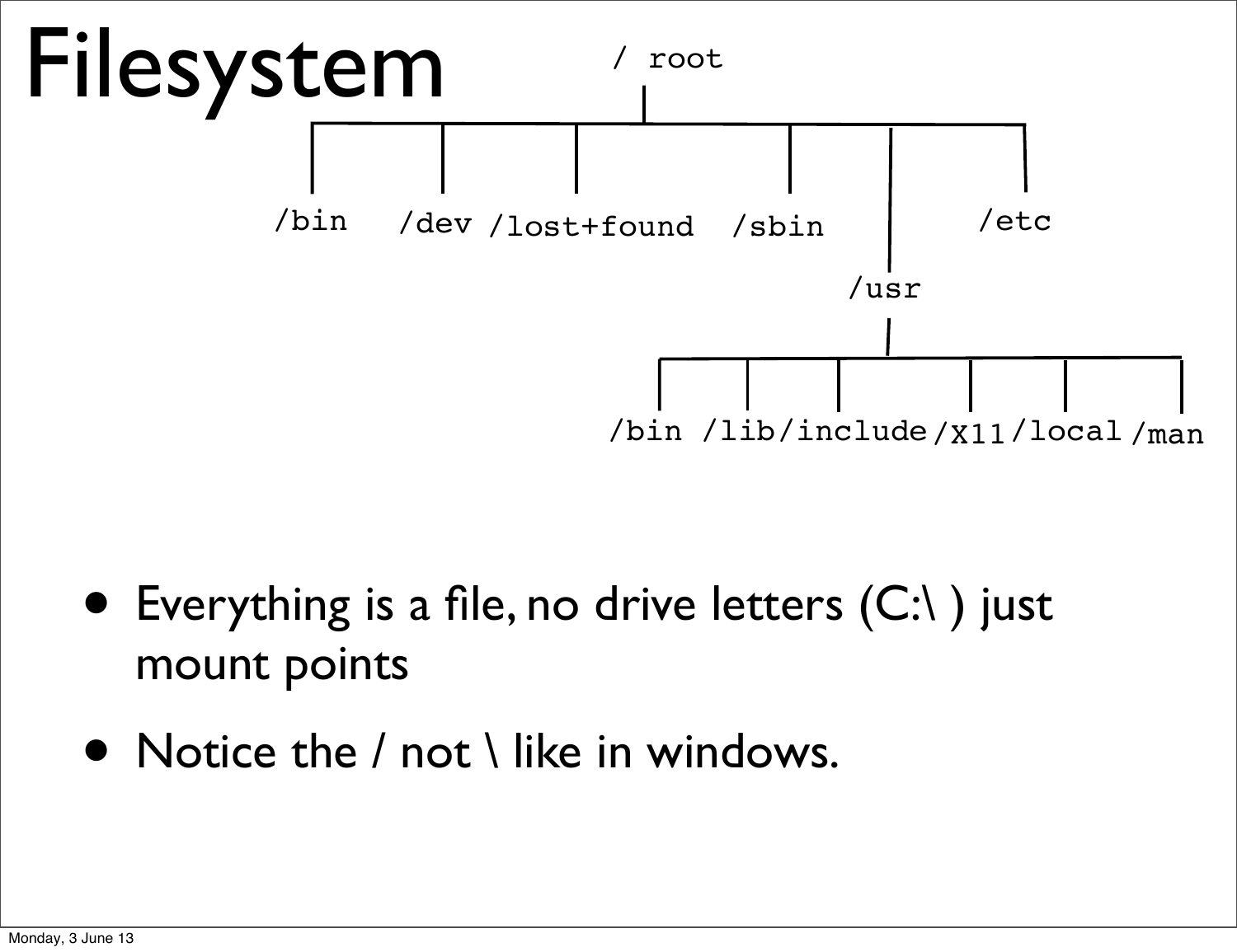#### Home Directories

- Every user has a home directory
- On most systems (including the pi) it is
	- /home/[User Name]
- So for the "pi" user it will be
	- /home/pi
- We can change access to this directory so only the current user can see it (more on this later)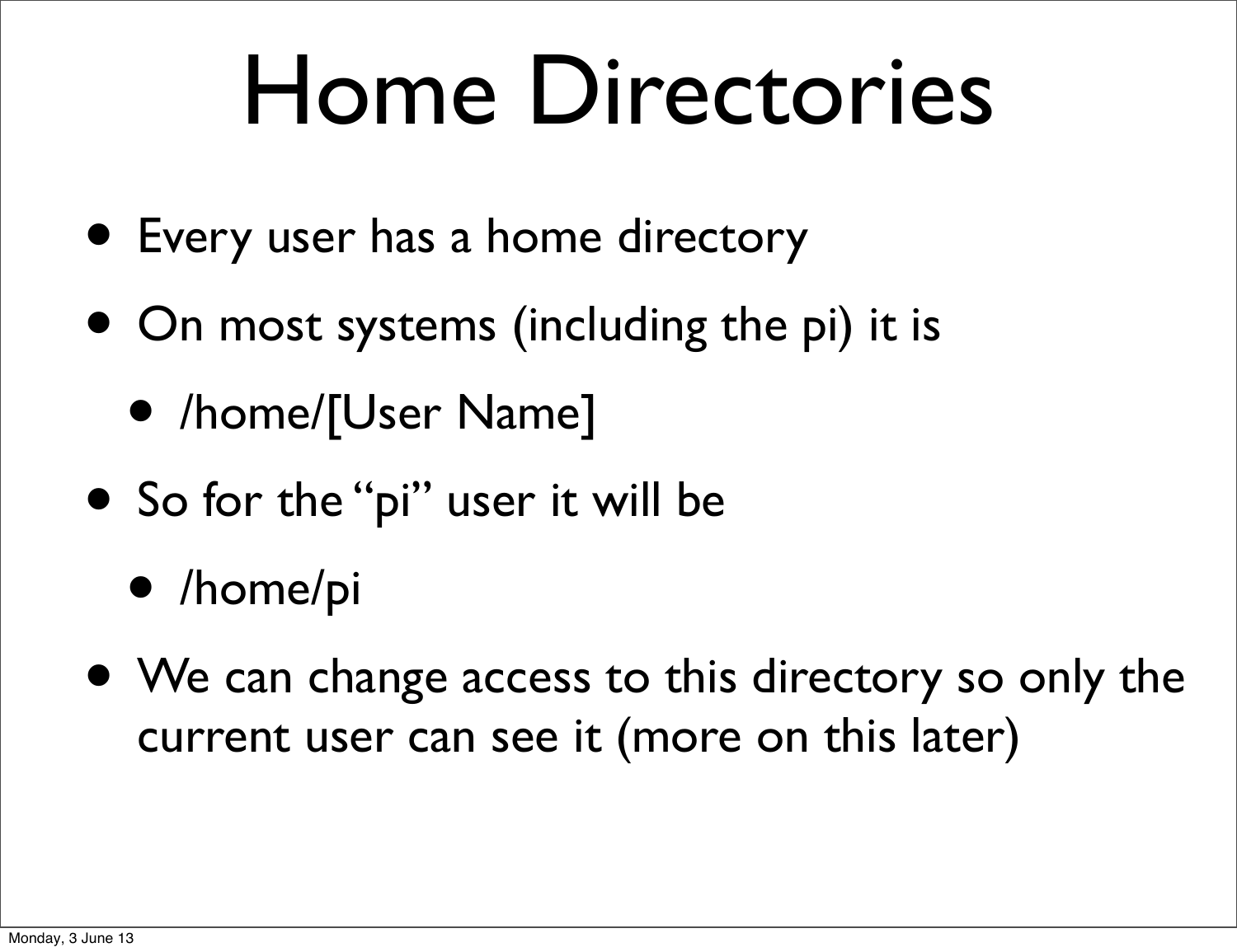

#### A trip back in time

- Early electronic computing (pre 80's) didn't have the GUIs we have today.
- This meant that all interactions with the computer were done with typing into a terminal.
- Most modern operating systems still have the option to do this
- And in some cases this method is quicker than using the GUI (but does require some additional knowledge)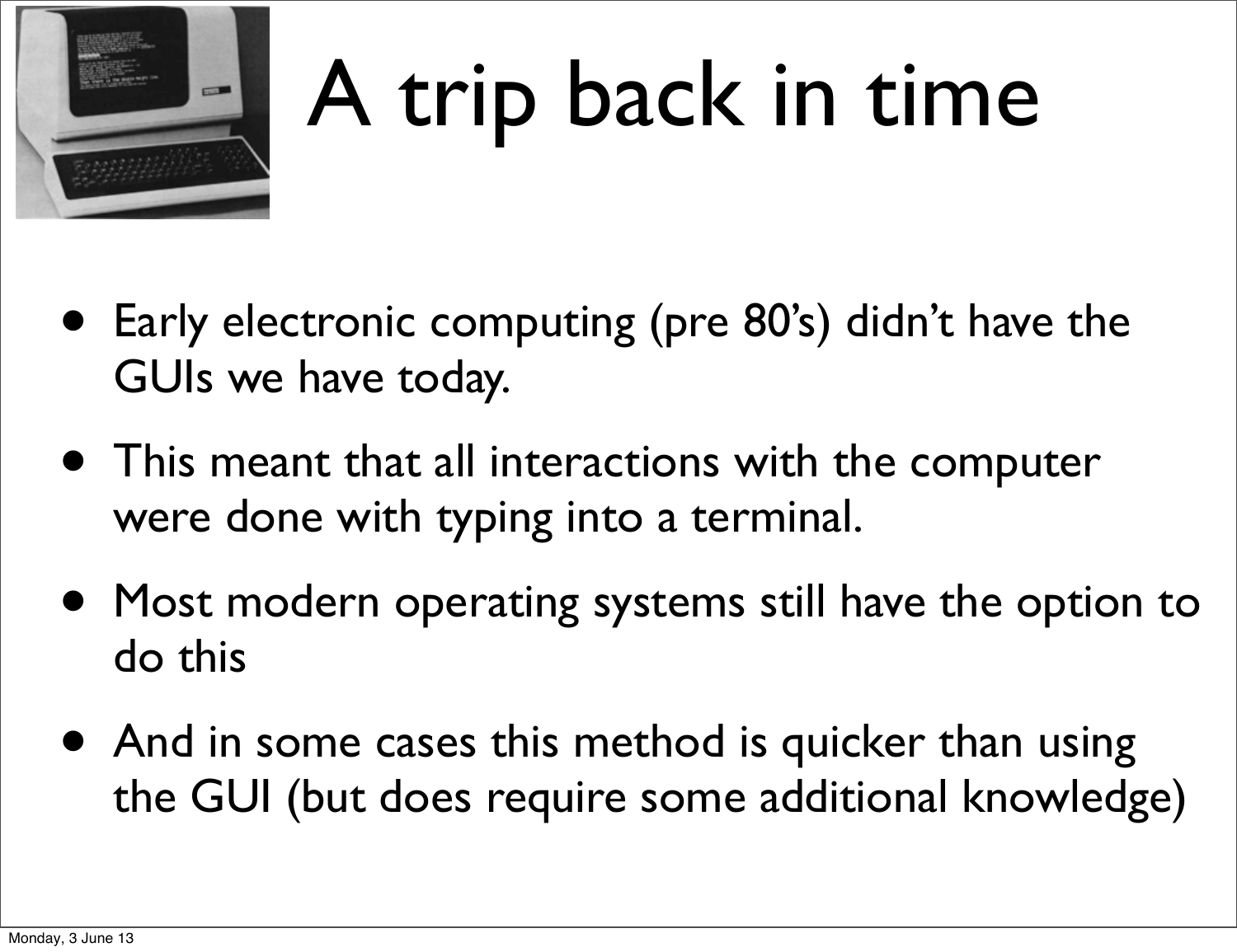#### The Shell

- By default the raspberry pi has 6 virtual terminals created at boot
- These are know as tty I tty6
- We can access each of these using  $alt + FI F6$
- Each one is a new login and when we login we get the users default shell
- The default shell on the pi is the Bourne Again Shell (or bash)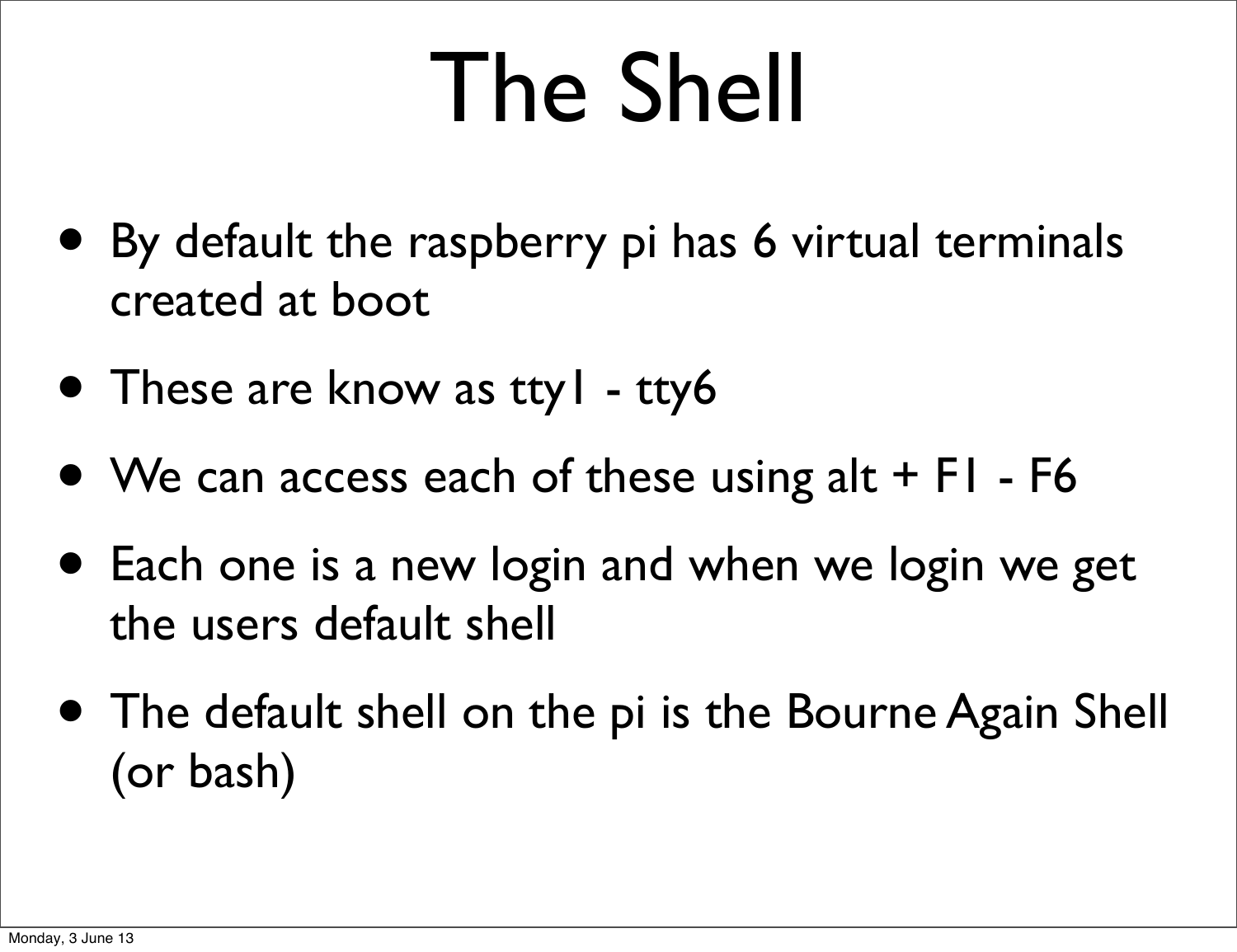#### Bash

- The bash shell is where we type unix commands
- It is also a fully programmable scripting environment.
- It features auto-completion for file names / paths
- Once learnt is a very powerful interface to the computer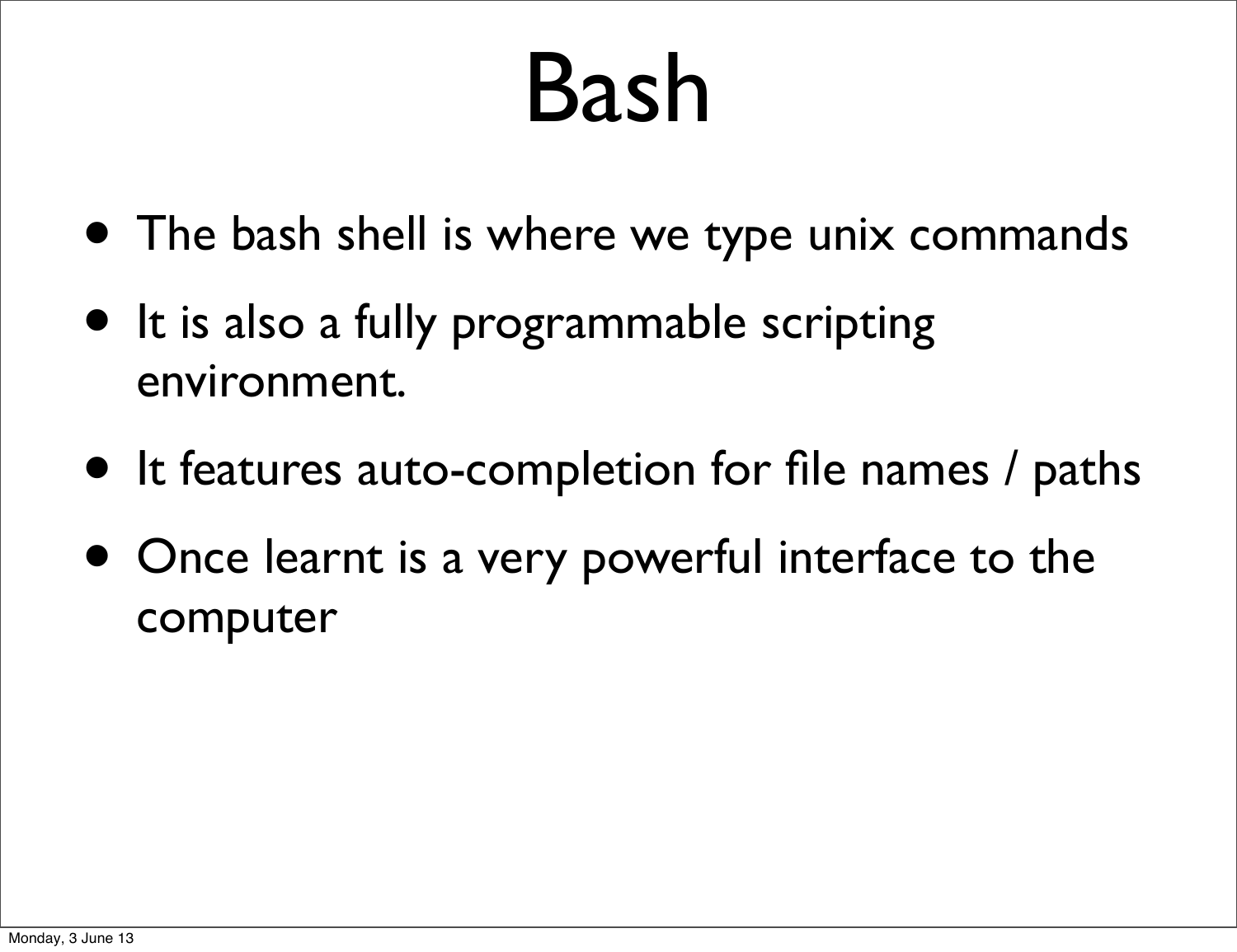- Tab  $\frac{1}{2}$ : Autocompletes from the cursor position.
- Ctrl  $+$  a : Moves the cursor to the line start (equivalent to the key Home).
- Ctrl + b : Moves the cursor back one character (equivalent to the key  $\leftarrow$  ).
- $Ctrl + c$ : Sends the signal SIGINT to the current task, which aborts and closes it.
- Ctrl  $\pm$  e : (end) moves the cursor to the line end (equivalent to the key  $[End]$ ).
- Ctrl + f : Moves the cursor forward one character (equivalent to the key  $\rightarrow$  ).
- $|C$ trl +  $g$  : Abort the research and restore the original line. ۰
- $Ctrl + h$ : Deletes the previous character (same as backspace).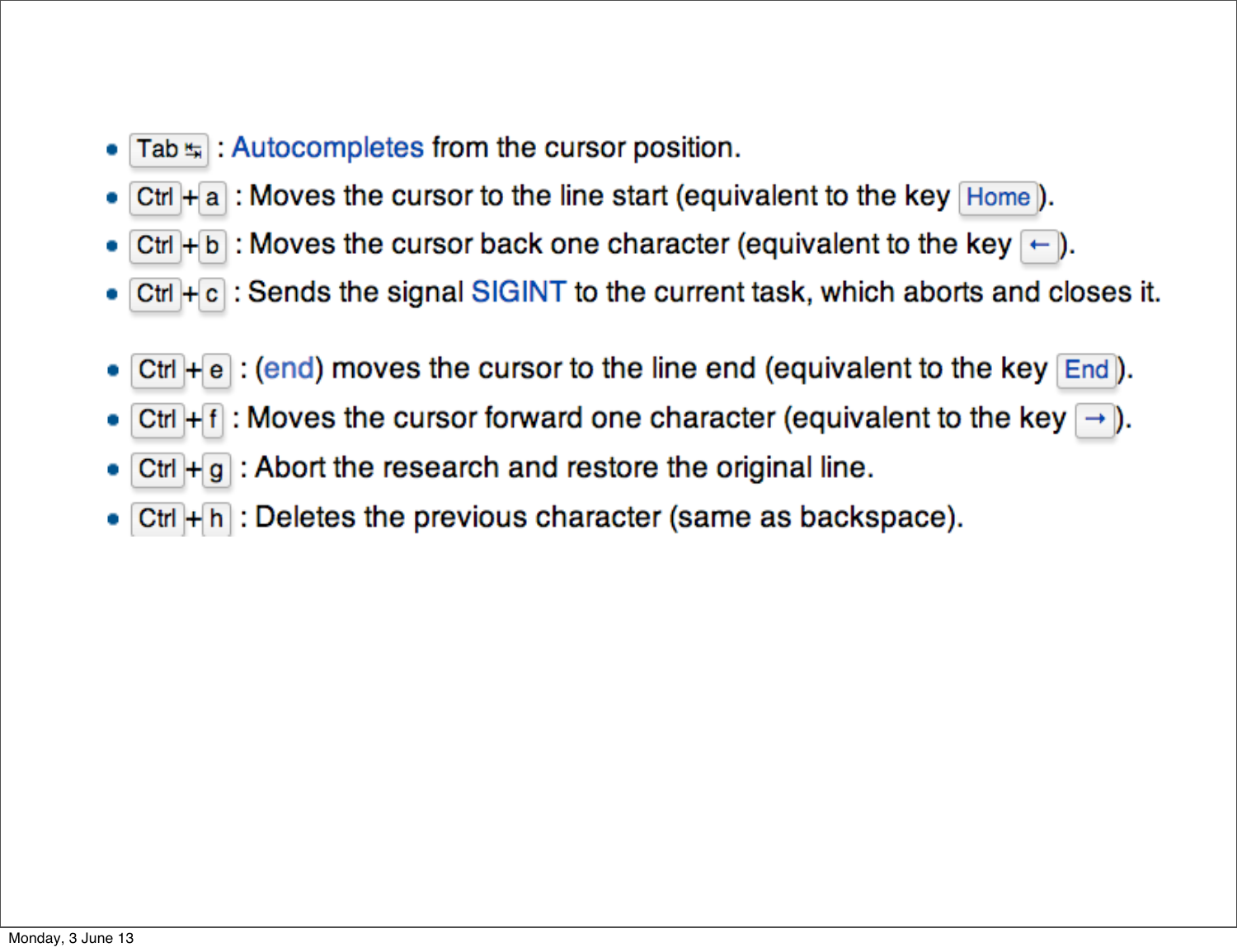#### Some Unix Commands

- ls (lists directory contents)
- pwd (print working directory)
- mkdir (make directory)
- cd (change directory)
- rmdir (remove directory)
- rm (remove)
- touch (create empty file or re-set file flag)
- chmod (change mode)
- man (manual page)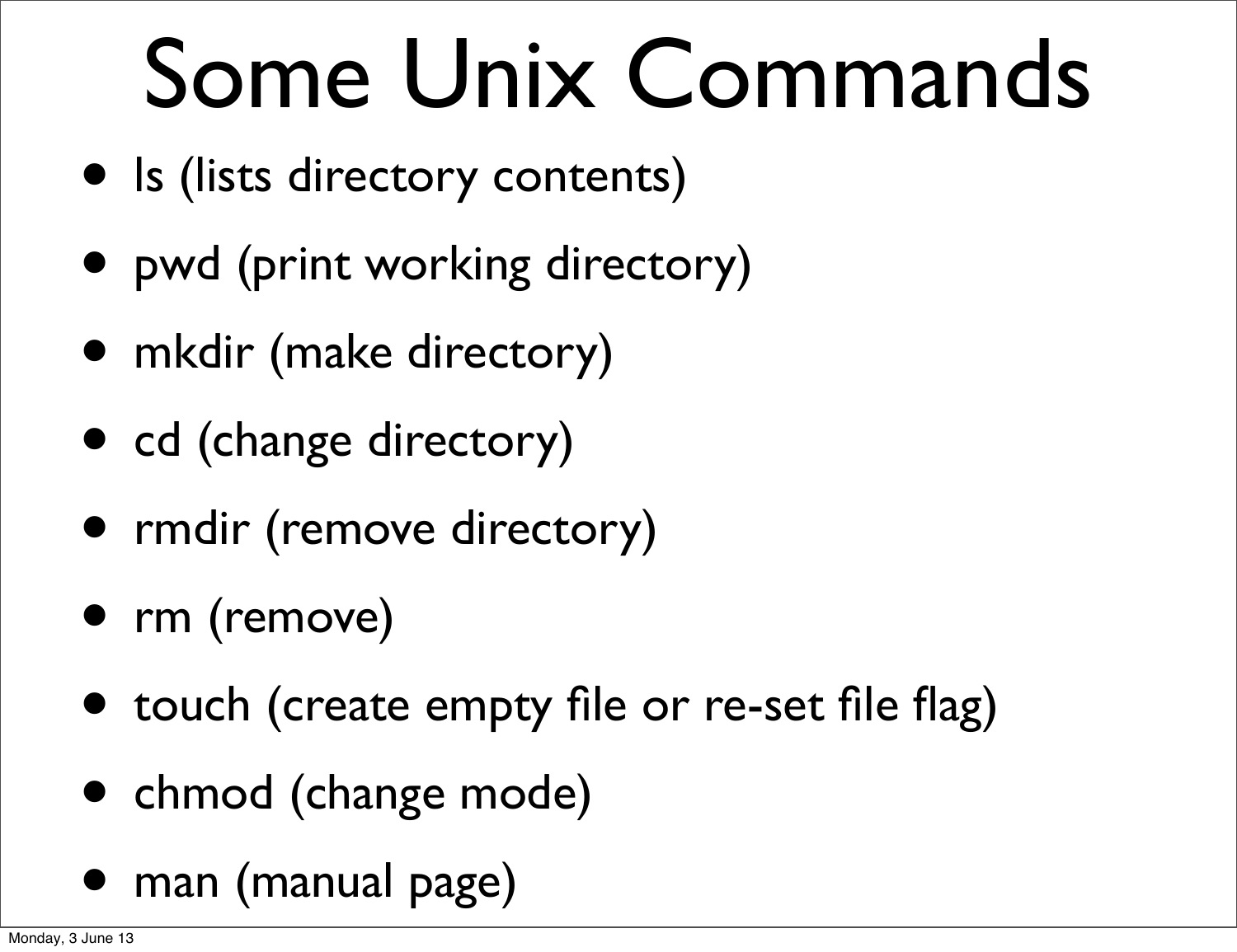## Adding a user

- To add a new user we need to be root,
- To become the root user we can use the following command
	- sudo su
- su means substitute user and by default it will attempt to become the root user
- You will notice the prompt now says root@raspberrypi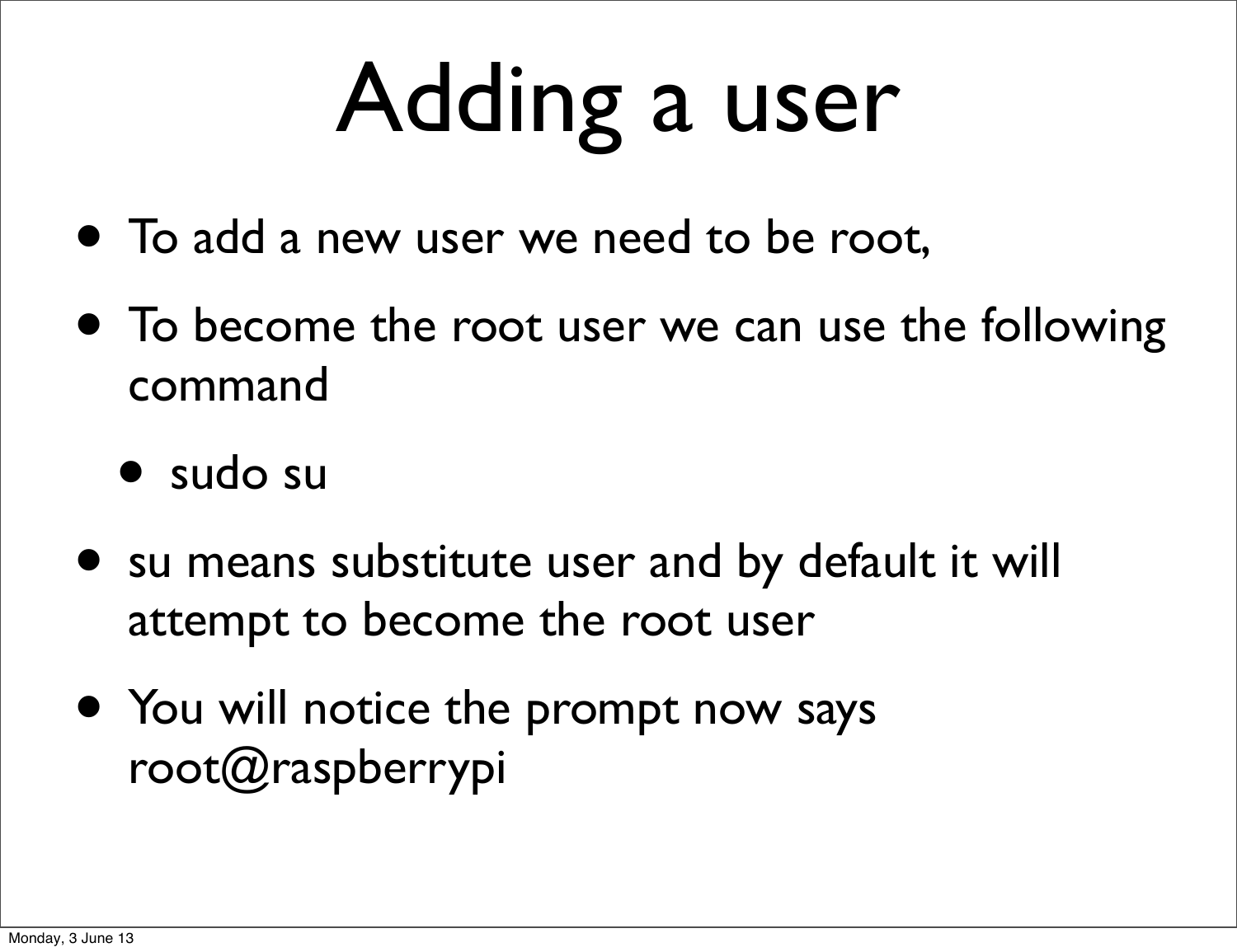# Adding a user

*sudo su useradd -m -d /home/jmacey passwd jmacey* 

- useradd adds a user (must be root)
- -d indicates we wish to create a home directory (in this case /home/jmacey) -m creates it
- jmacey is the name of the user to create
- passwd is the command to change a password (or set one)
- any user can change their own password, root can change all passwords (re-set)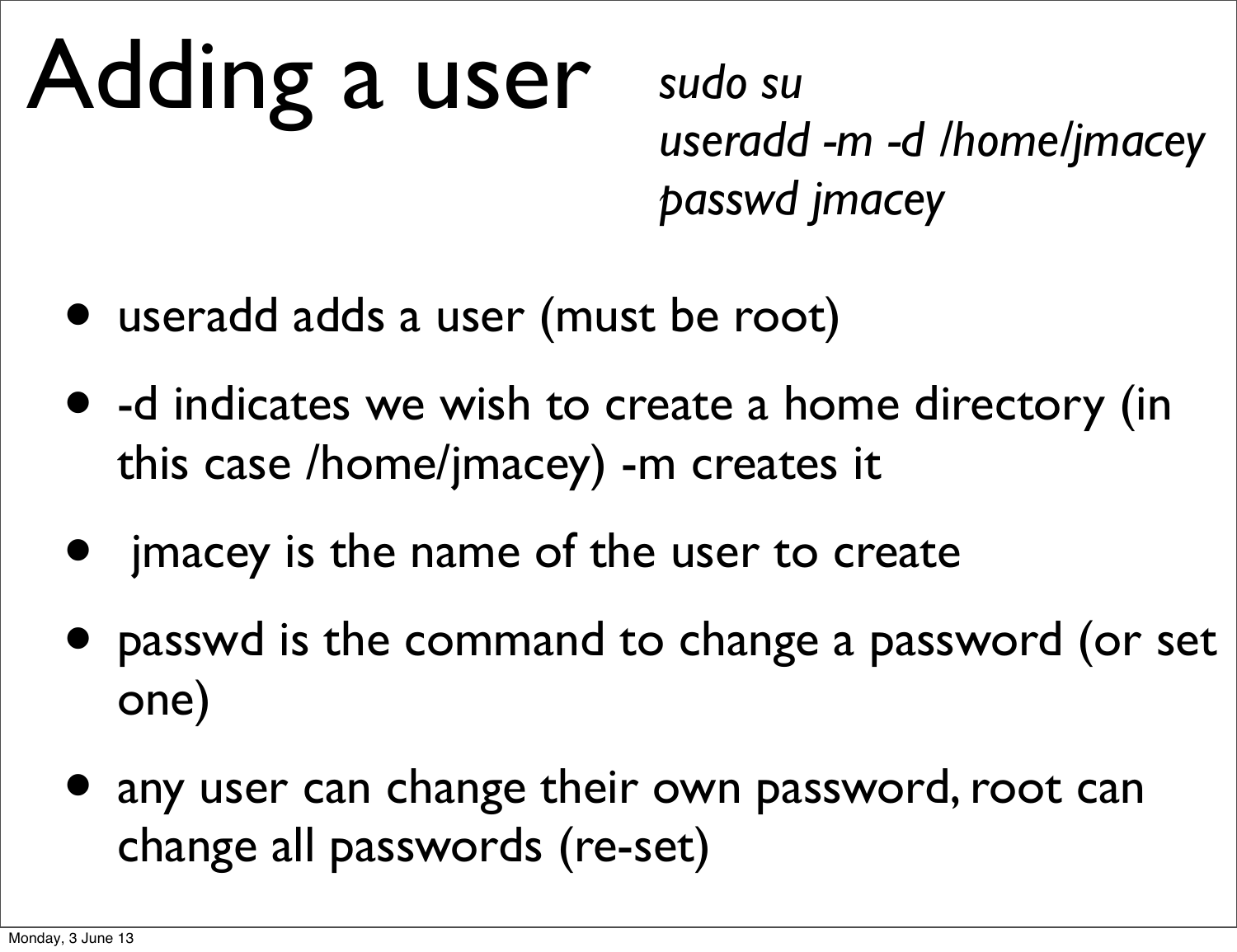#### removing a user

- To remove a user we use the userdel command
- It is followed by the username so
	- userdel jmacey
- Will remove the previous user however it will not delete the home directory
- To do this use the -r flag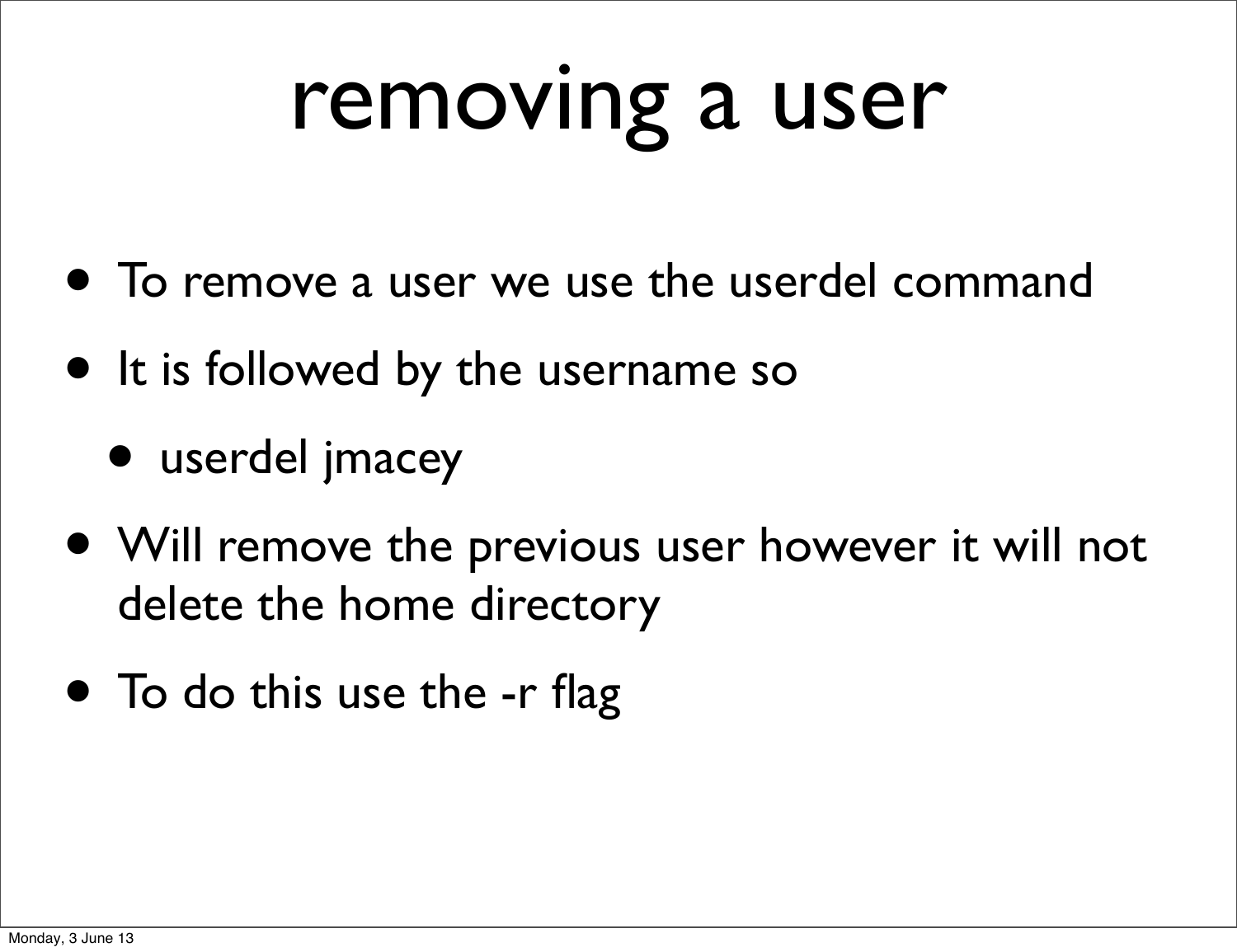## Using Packages

- Most debian based linux distributions use the apt package manager (Advanced Packaging Tool)
- In the shell we can use the following commands (as root)
	- apt-cache search (package)
	- apt-get install (package)
- To update / upgrade the os use
	- apt-get update
	- apt-get upgrade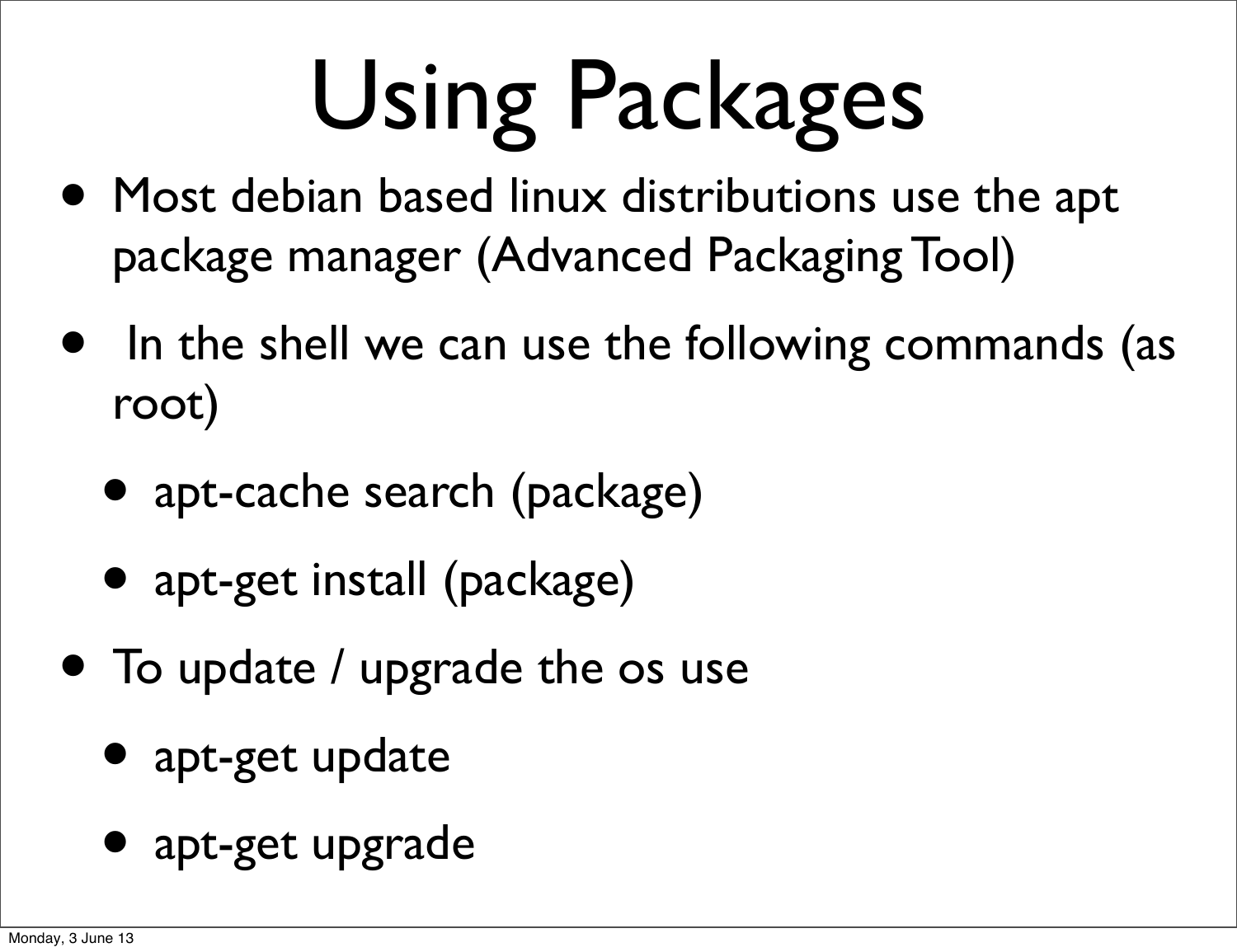## gui based packages

- The synaptic package manager can make things easier
- We can install this using apt-
	- sudo apt-get install synaptic
- We need to run as root once installed
	- sudo synaptic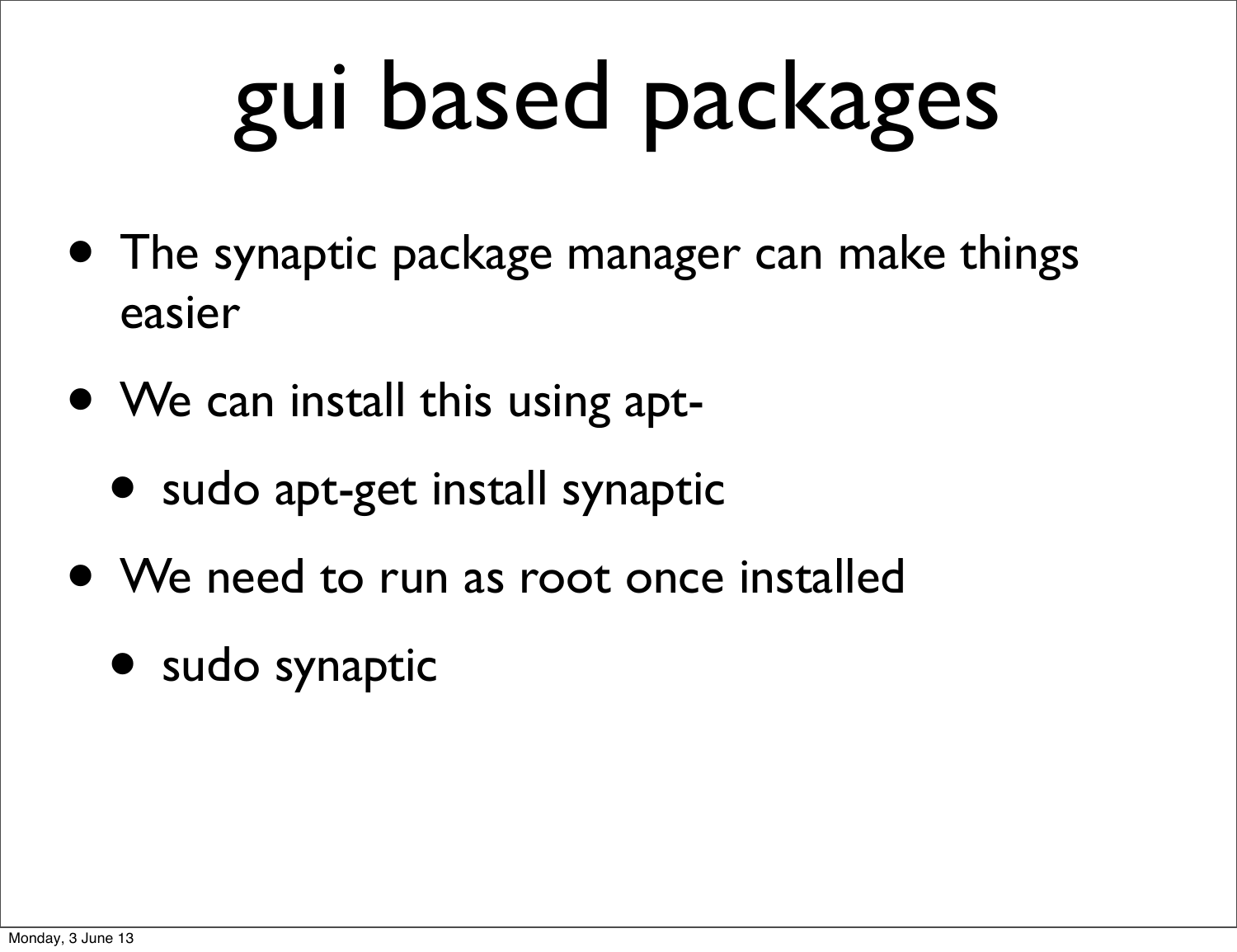### Different Raspi OS

- As SD Cards are cheap we can have many different OS's and change when we need to
- Just need to image each card
	- Pidora (a version of Fedora Linux)
	- RISC OS
	- RaspBMC (a full media player)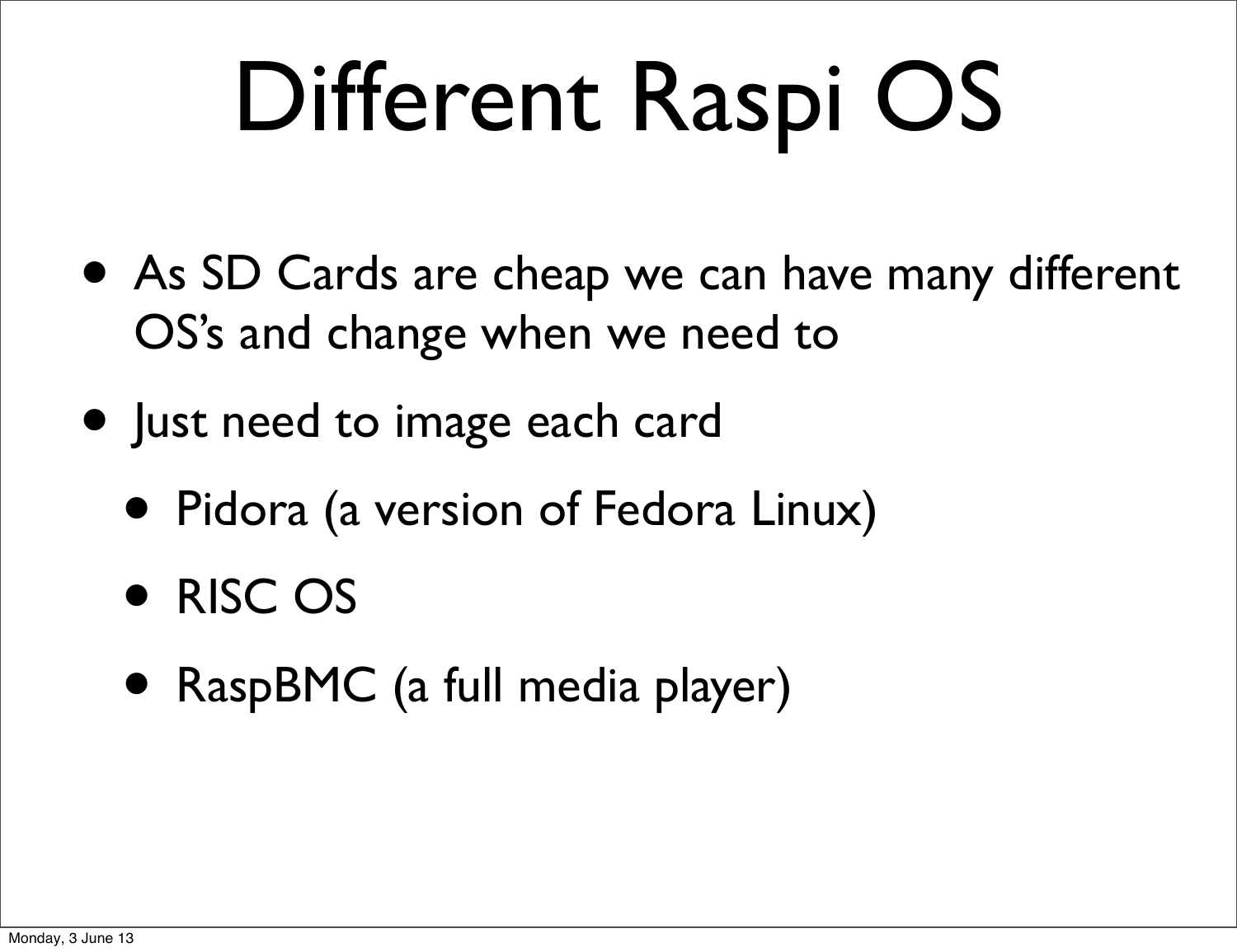## Programming

- The default raspbian image contains the following programming languages
	- $\bullet$  C / C++ (demo)
	- Python (python 2.x and python 3) as well as pygame (demo)
	- scratch (demo)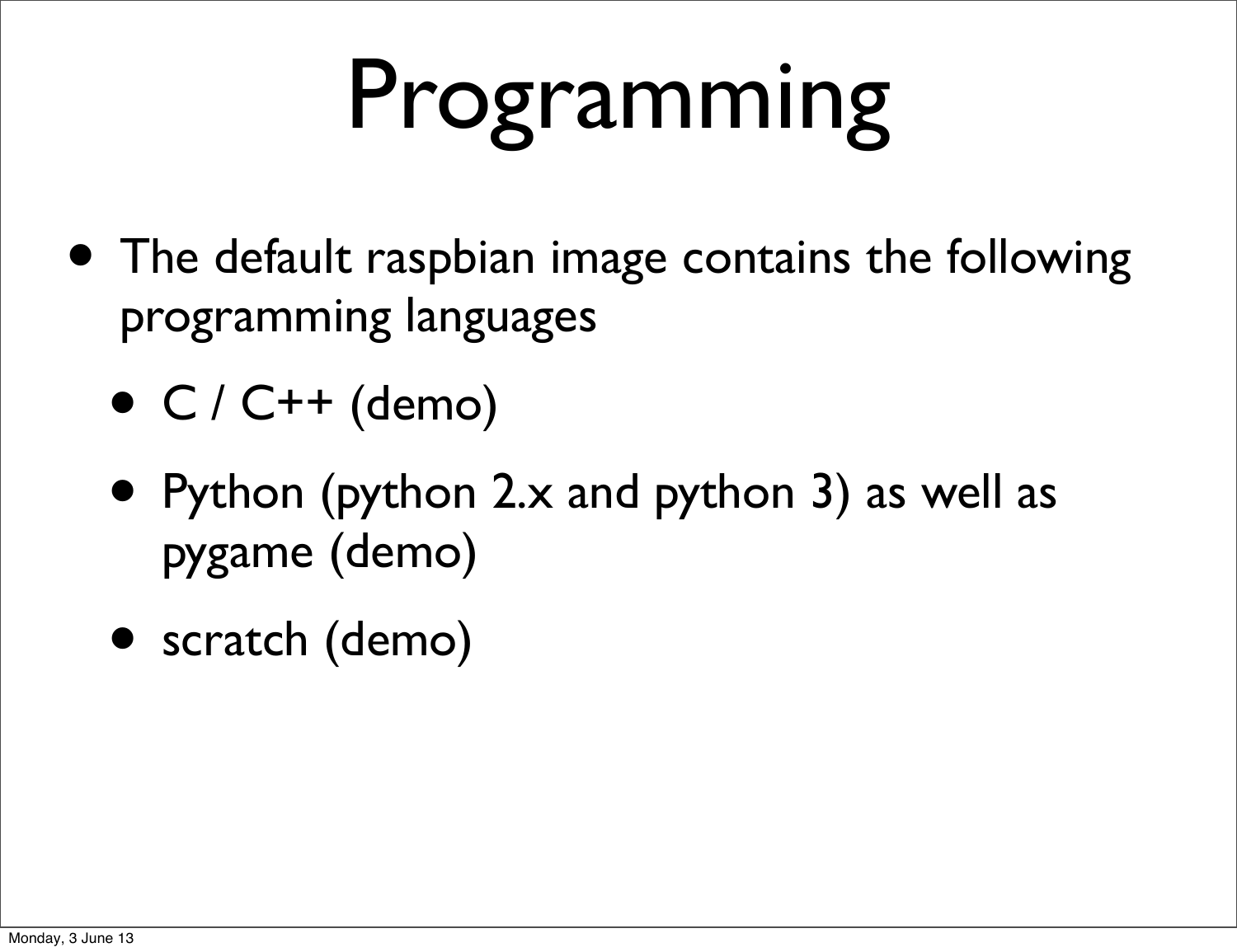#### Extension Boards

- There are many extension boards / accessories for the pi
	- Camera Module (demo)
	- piface (demo)
	- gertboard (demo)